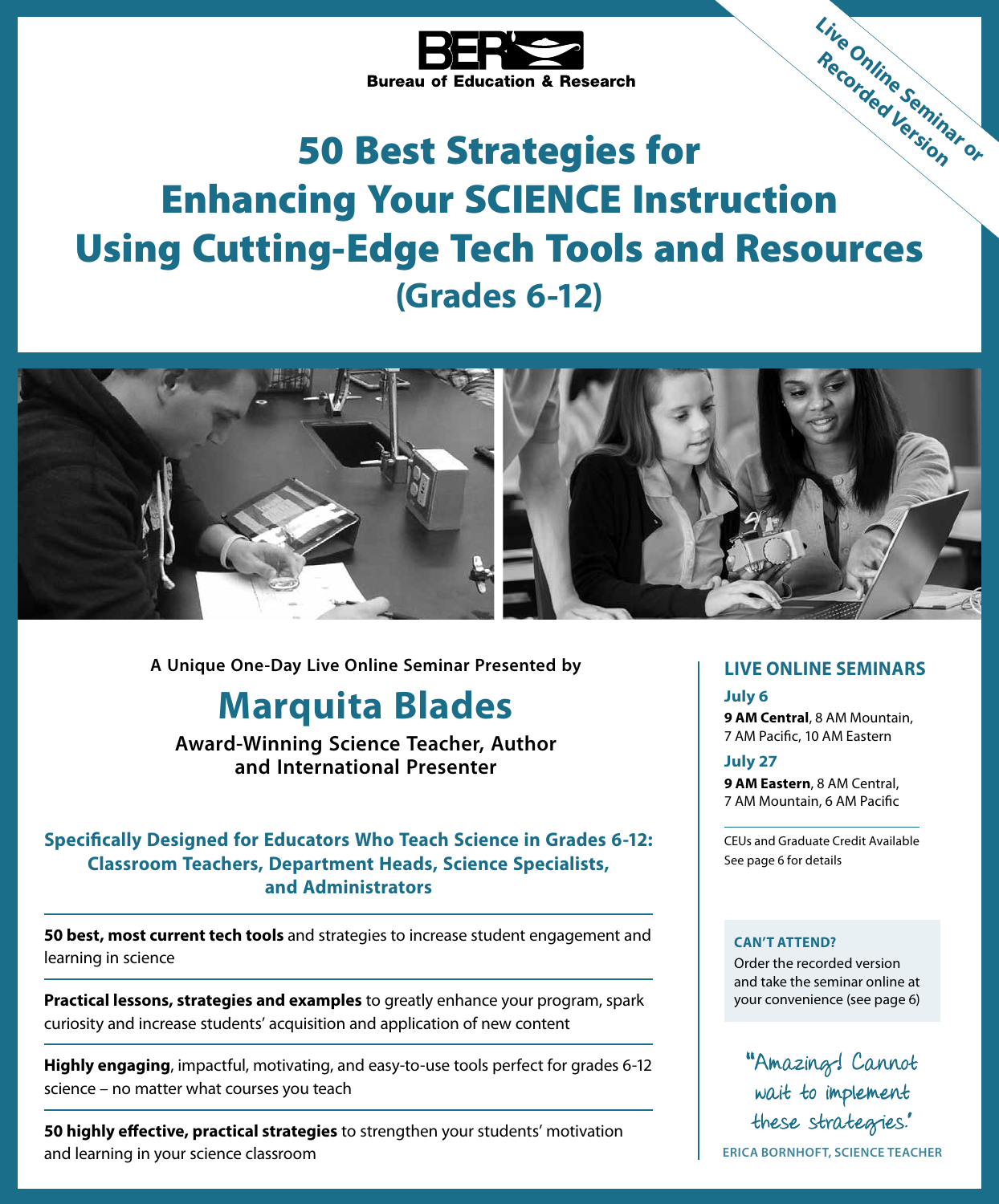# **Ten Key Benefits of Attending**

" $IF$   $I$  am able to use even one tenth of what was shared today  $I$  Know it will help my students achieve more."

> **– PETER TREASURE, SCIENCE TEACHER**



# **Who Should Attend**

Educators Who Teach Science in Grades 6-12: Classroom Teachers, Department Heads, Science Specialists, and Administrators

- **1. The Best Digital Tools and Tips to Enhance Your Secondary Instruction** Explore a host of digital tools and tips perfect for strengthening your science instruction … Enhance warm-ups, lesson presentation, independent work, group work, exit tickets, classroom videos, and more!
- **2. Maximize the Potential of Tech Tools in Your Science Classroom** Learn how to use cutting-edge tech tools to strengthen student learning in your science program … Pair the very best tech tools with your existing science lessons and units
- **3. Help Your Science Students Take Greater Responsibility for Their Learning** Discover practical tools and interactive simulations for deepening science students' content knowledge … Help students take a more active role as learners in your science class
- **4. Explore the Best Timesaving Apps for Differentiating Your Science Instruction** Receive real-time data, strengthen student motivation and differentiate your science instruction with greater ease, using exciting and interactive apps

### **5. Greatly Enhance Your Science Program**

Discover the best strategies for enhancing your science program using cutting-edge technology tools and resources … Receive a wealth of outstanding, practical, use-tomorrow ideas, perfect no matter what science courses you teach

### **6. Motivate Your Unmotivated Science Students**

Learn how to use the most effective, proven tools and strategies to motivate your unmotivated science students

### **7. Promote Perseverance and Problem Solving in Your Science Students**

Experience and learn how you can create digital "Escape Rooms" to promote greater perseverance, cooperative learning and group problem-solving skills with your science students

### **8. Ignite Your Students' Interests Through Problem-Based Learning**

Take a new approach to problem-based learning in science and discover innovative strategies that work, no matter what science courses you teach … Develop exciting new ways to incorporate your key content to increase student motivation and success

### **9. Strengthen Science Students' Collaboration and Analytical Skills**

Learn a host of effective ways to build your students' analytical skills through engaging and immersive lessons … Explore activities that build collaboration skills as students engage in key science content

## **10. Receive an Extensive Science Tools Digital Resource Handbook**

You will receive an extensive digital resource handbook packed with ideas that includes detailed descriptions and practical classroom applications of the tools and strategies presented during the seminar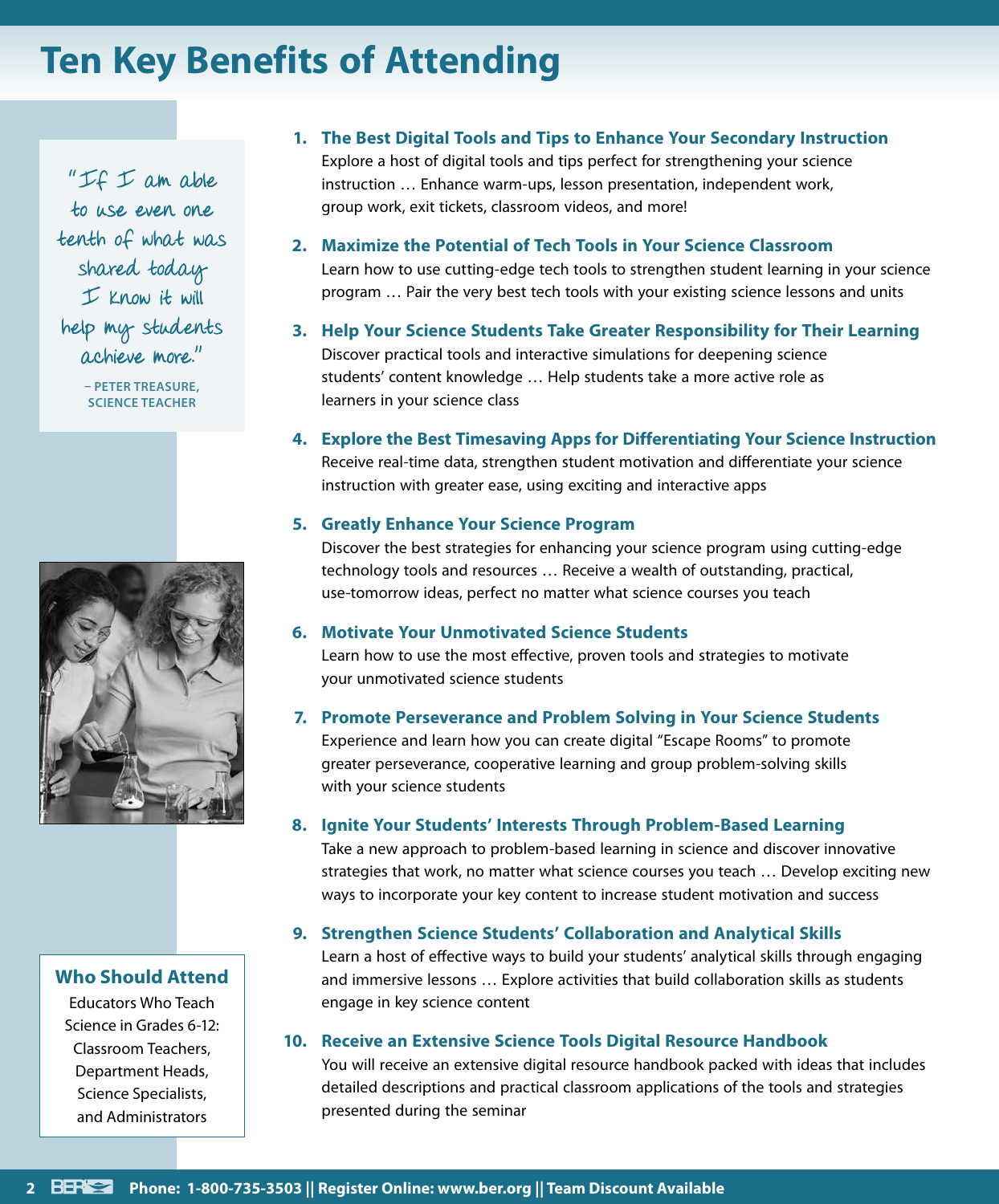# **Outstanding Strategies You Can Use Immediately**

# **What You Will Learn ...**

- **• Innovative strategies** for implementing the most cutting-edge tools and resources for grades 6-12 science teachers
- **• Ready-to-use simulations**, activities and projects to engage students and increase their conceptual understanding in science
- **• "How to" screenshots** of a variety of apps and platforms perfect for secondary science teachers
- **• Practical ways** students can collect and curate scientific data to improve projects and labs
- **• Live links** of sample resources using apps and platforms shared during the seminar
- **• A variety of timesaving technology tools** to help you assess science students more efficiently, including self-grading and multiple-choice assessments
- **• Step-by-step demonstrations** to help you easily incorporate these tools appropriate for both beginner and experienced tech users
- **• Examples of engaging instructional sequences** that focus on exploring scientific phenomena and maximize student learning and mastery of the content
- **• Time-efficient ways** to incorporate the best tech tools with your existing science lessons and units
- **• Proven techniques** for powerful, purposeful technology integration that will strengthen student learning in your grades 6-12 science program





"Dr. Blades was phenomenal! I learned so much."

**– NATHAN BUTLER, SCIENCE TEACHER**

# **Practical Ideas and Strategies**

In this seminar, award-winning secondary science teacher **MARQUITA BLADES** will share 50 best strategies for greatly enhancing your grades 6-12 science instruction. Learn practical ways to increase student learning and engagement using the best, cutting-edge tech tools and resources – specifically for science! You need not start from scratch. Marquita will show you practical ways to integrate your existing lessons and activities with the best tech tools, no matter what science courses you teach. These strategies can also easily be differentiated or scaffolded to meet the needs of your diverse learners. **Join Marquita for a high energy, engaging day of 50 outstanding strategies for enhancing your science instruction using cutting-edge tech tools and resources.**

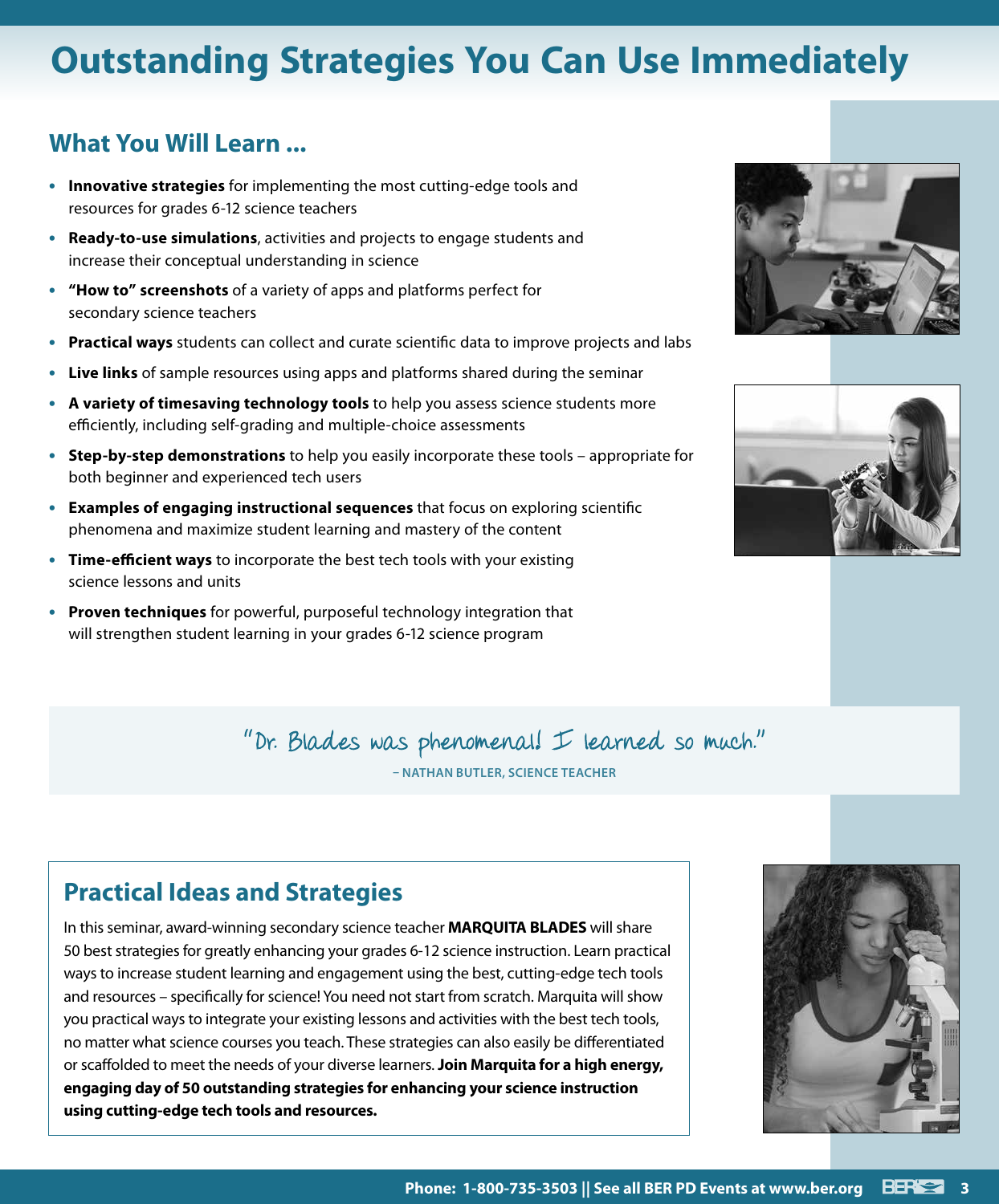# **A Message From Seminar Leader, Marquita Blades**



# **Uniquely Qualified Instructor**

**DR. MARQUITA BLADES** is an

experienced and award-winning secondary science teacher, international speaker, author, and science consultant. She has managed national STEM programs for secondary level students and has served as a curriculum and assessment developer, and professional learning facilitator for numerous school districts. Marquita is passionate about helping fellow secondary science teachers practically and powerfully implement the latest, best technology tools. Marquita is a frequent state, national and international conference presenter who works with educators, schools, districts, and programs on strengthening student learning in science. She is also the author of *50 Best Strategies for Enhancing SCIENCE Instruction Using Cutting Edge Tech Tools and Resources (Grades 6-12)*, the extensive digital resource handbook you will receive at the seminar. **Join Marquita for a valuable day filled with cutting-edge tech tools and resources you can use tomorrow to inspire and excite your students about science, and increase their mastery of the NGSS.**

Dear Colleague:

Given all that has happened in COVID, the way we teach science will never be the same! The challenges we have faced have led to an amazing opportunity to integrate new technology tools into our science classes. I want to help show you the best of the best tools – specifically for secondary Science teachers!

In our day together we will explore many valuable, practical, easy-to-incorporate strategies and technology tools that you will want to use right away in your science program. Don't worry – I'm not talking about changing all your lessons and activities to meet new technology standards! I am excited to share 50 highly engaging tech tools and resources you can use to greatly enhance what you're already doing in your science program.

The strategies, tips and techniques we will explore are ones that I and the teachers I support have used successfully with our own science students. I know there is a lot of technology to choose from! I know that sometimes there is pressure in feeling like you have to learn and use it all! I'm here to tell you that you don't have to do that to make best use of technology in your science program. In the end, I want to help you select the very best tech tools and strategies to meet the needs of your unique and diverse science students.

Join me for a day of fun, filled with demonstrations and walkthroughs of cutting-edge strategies and tech tools you can use the very next day. I look forward to meeting you at the seminar!

Sincerely,

ha Mplades

Marquita Blades

P.S. The focus of our day together will be on **highly practical tools and strategies, perfect for your grades 6-12 science program!**

"In our day together we will explore many valuable, practical, easy-to-incorporate strategies and technology tools that you will want to use right away in your science program."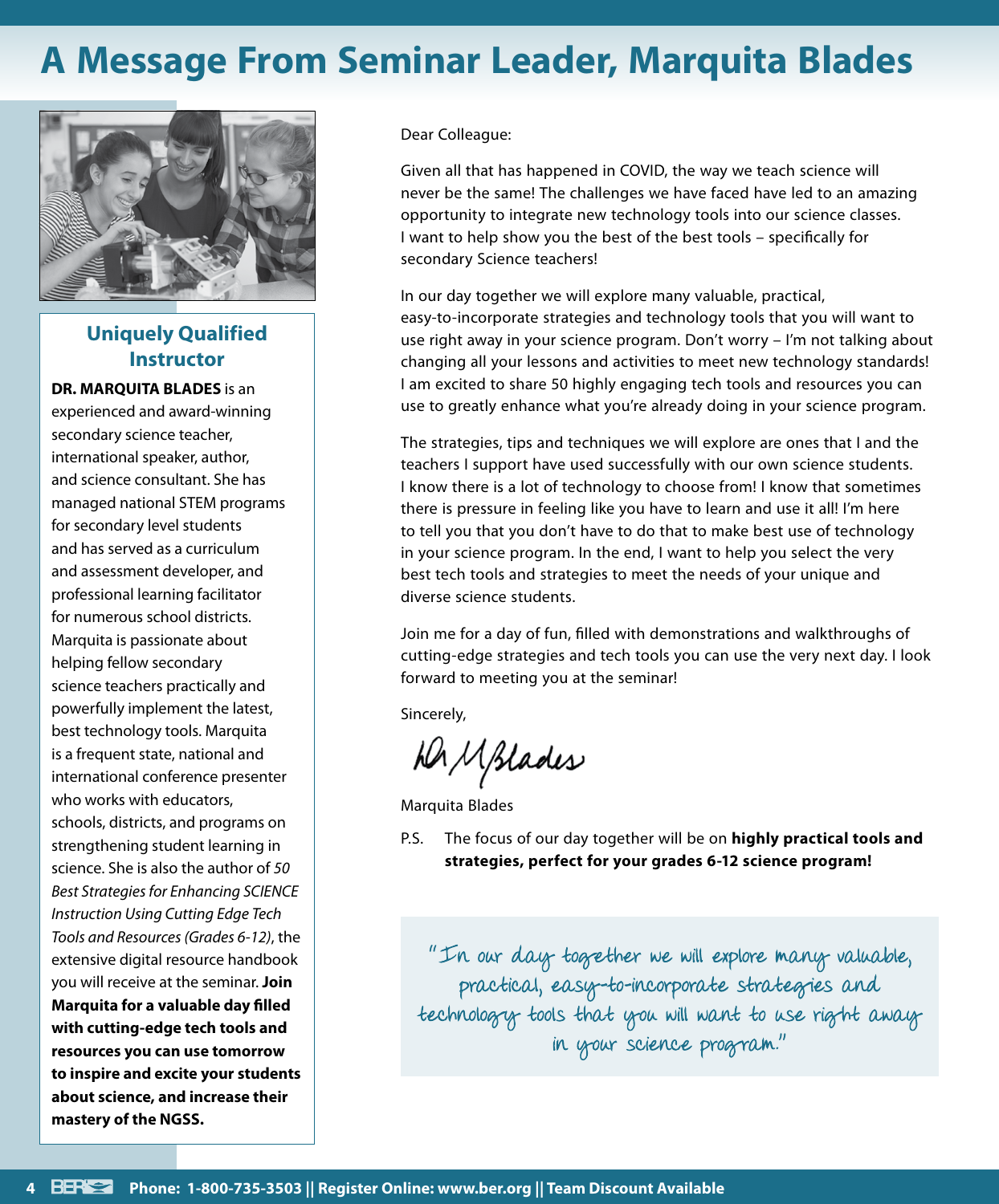# **What Your Colleagues Say About Marquita Blades**

*"Thank you so much for the wonderful and inspiring ideas. Loved the pace of the PD and your passion for/knowledge of teaching science."* **Diana Hagan, Science Teacher**

*"I love that I'm walking away from this seminar with ideas I can use immediately. I'm excited to implement these strategies"* Megan Daley, Science Teacher

*"Dr. Blades is incredibly knowledgeable and engaging. She shared so many applicable ideas."* **S. Ackerman, Science Teacher**

*"Loved it! You inspired me to take my teaching a step further! I didn't know quite how to bring it up a notch, but now I feel equipped."* **Ramona McGillirray, Science Teacher**



*"I have been teaching for over 25 years and this was one of the best PDs I have ever attended. Very well organized and so very informative!"* **Carol Lollar, Science Teacher**

*"I am taking away SO MANY valuable resources as well as wonderful ideas and strategies as to how to utilize them in the most effective ways!"*

**Marcie Tate, Science Teacher**

*"This was a great seminar and had so many useful resources. I really hope to attend more BER seminars in the future. Marquita – thank you for putting this together!"*

**Douglas Teague, Science Teacher**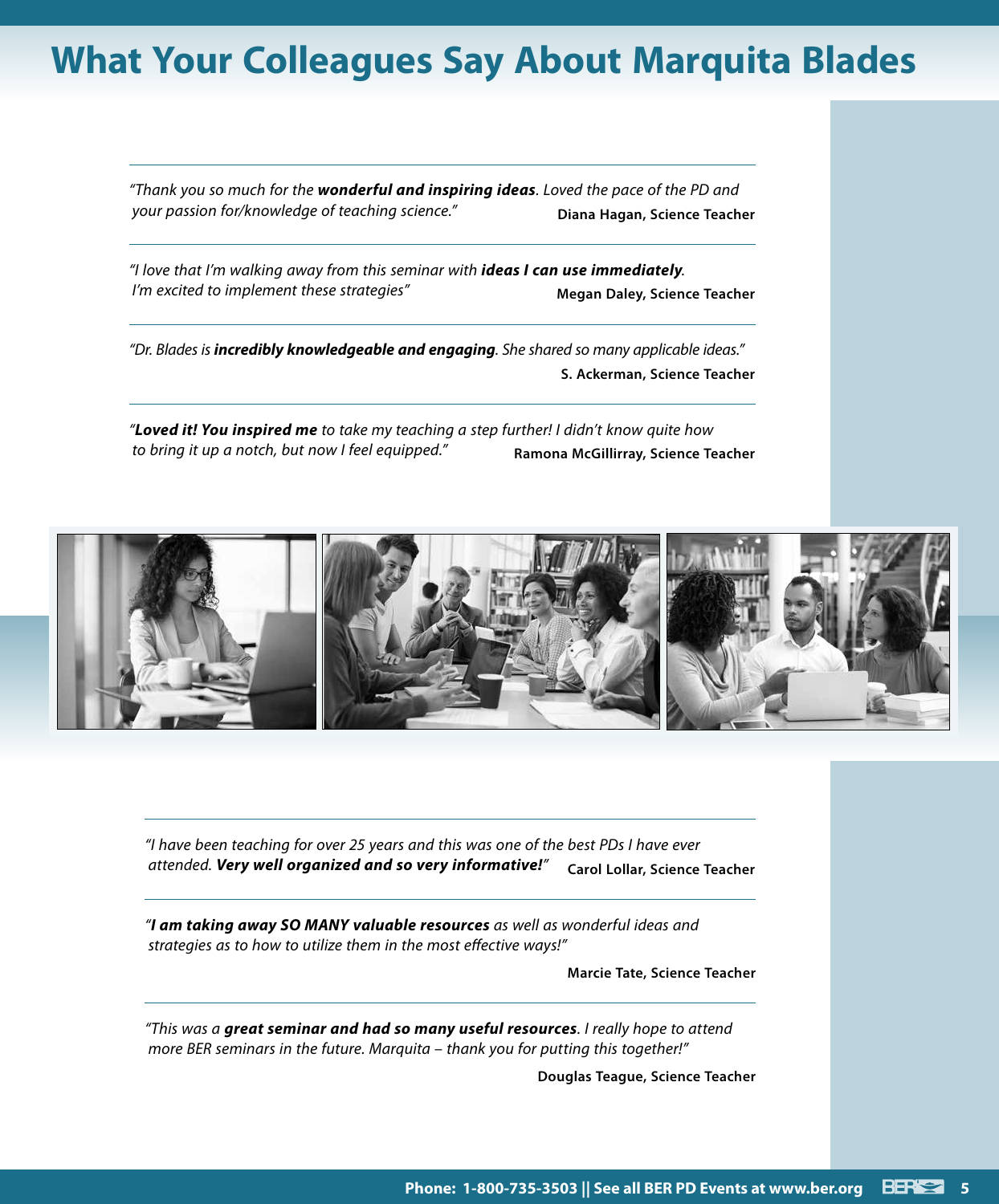# **Special Benefits of Attending**



"Fantastic! One of the most useful, exciting seminars I've attended. I am leaving with many ideas I can implement tomorrow!"

> **KEVIN LONG, SCIENCE TEACHER**

# **On-Site Training**

Most BER seminars can be brought to your school or district in-person or online. See the options at www.ber.org/onsite or call 877-857-8964 to speak to one of our On-Site Training Consultants.

# **Extensive Science Tools Digital Resource Handbook**

You will receive an extensive digital resource handbook giving you access to countless strategies before, during and after the seminar. The handbook includes:

- Innovative ideas for adapting current lessons and labs for use with different apps and platforms
- Lesson ideas and planning guides for easy implementation
- Templates you can adapt and use immediately
- Recommended resources categorized by lesson and activity type
- Techniques that strengthen scientific inquiry, research skills, academic discourse, and collaboration
- Ways to enhance science instruction through graphic design, web tools, interactive classroom scenes, and so much more!

# **Consultation Available**

Marquita Blades will be available at the seminar for consultation regarding your questions and the unique needs of your own science program.

# **Meet Inservice Requirements / Earn State CEUs**

Participants of Live Online Seminars and those completing the Recorded Version online can receive a certificate of participation that may be used to verify five continuing education hours. For details about state CEUs available, visit www.ber.org/ceus

# **Earn One to Four Graduate Semester Credits**

Up to four graduate level professional development University of Massachusetts credits are available with an additional fee and completion Global Anonprofit of follow-up practicum activities. Details for direct

enrollment with University of Massachusetts Global will be available at this program.

# **Can't Attend? Other Professional Development Options:**

# **Recorded Version of the Seminar**

A video recorded version of this seminar will be available to take online at your convenience. You'll have access to the entire course and to the extensive digital resource handbook. Optional CEUs and graduate credit available. To enroll, see registration form on page 7.

### $\mathbf{E}$ **Related On-Demand Online Courses**

A related On Demand Video-Based Online Learning course, *Help Your Students Master the Next Generation Science Standards: Practical Strategies and the Best, New Tools*, for Grades 6-12, available for immediate registration.

To enroll, visit www.ber.org/online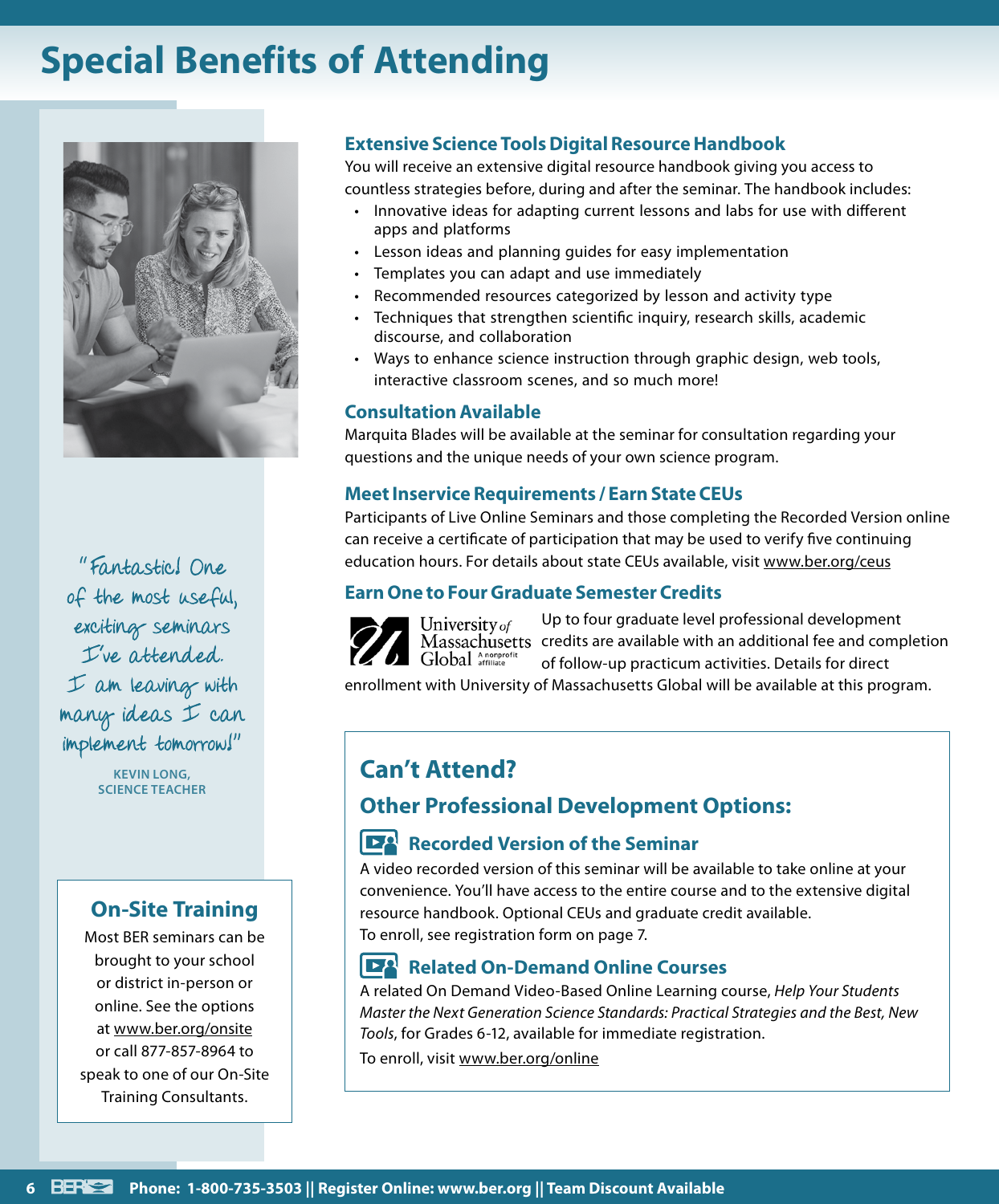# 50 Best Strategies for Enhancing Your SCIENCE Instruction Using Cutting-Edge Tech Tools and Resources

**(Grades 6-12)**

| <b>Registration (CZZ2M1)</b>                                                                                                                                                                                                                      | <b>FIVE EASY WAYS TO REGISTER:</b>                                                                                                                                                                                                                                      |
|---------------------------------------------------------------------------------------------------------------------------------------------------------------------------------------------------------------------------------------------------|-------------------------------------------------------------------------------------------------------------------------------------------------------------------------------------------------------------------------------------------------------------------------|
| 1. July 6, 2022 (Start time: 9 AM Central)<br>$\Box$                                                                                                                                                                                              | 10<br><b>REGISTER ONLINE at: www.ber.org</b>                                                                                                                                                                                                                            |
| 2. July 27, 2022 (Start time: 9 AM Eastern)<br>□<br>$-$ or $-$                                                                                                                                                                                    | <b>EMAIL this form to: register@ber.org</b>                                                                                                                                                                                                                             |
| 3. I'd like to order the recorded version of this seminar<br>п                                                                                                                                                                                    | PHONE toll-free: 1-800-735-3503<br>(Weekdays 5:30 am - 4:00 pm Pacific Time)                                                                                                                                                                                            |
| <b>FIRST NAME</b><br>M.I.<br><b>LAST NAME</b>                                                                                                                                                                                                     | a a<br>FAX this form to: 1-425-453-1134                                                                                                                                                                                                                                 |
| POSITION, SUBJECT TAUGHT<br><b>GRADE LEVEL</b>                                                                                                                                                                                                    | MAIL this form to: Bureau of Education & Research<br>915 118th Avenue SE . PO Box 96068<br>Bellevue, WA 98009-9668                                                                                                                                                      |
| (Please see list above)<br>SEMINAR NUMBER: _                                                                                                                                                                                                      |                                                                                                                                                                                                                                                                         |
| List additional registrants on a copy of this form                                                                                                                                                                                                | <b>Program Hours</b>                                                                                                                                                                                                                                                    |
| <b>SCHOOL NAME</b>                                                                                                                                                                                                                                | All Live Online Seminars are scheduled 9:00 a.m. - 3:30 p.m. in the time<br>zone indicated. Check in 15 minutes prior. Registrants will be sent login<br>information by email four days before their Live Online Seminar.                                               |
| SCHOOL MAILING ADDRESS                                                                                                                                                                                                                            |                                                                                                                                                                                                                                                                         |
|                                                                                                                                                                                                                                                   | <b>Fee</b>                                                                                                                                                                                                                                                              |
| <b>CITY &amp; STATE</b><br>ZIP CODE                                                                                                                                                                                                               | The registration fee is \$279 per person, \$259 per person for groups of<br>three or more registering at the same time. Call us at 1-800-735-3503<br>for groups of ten or more. Payment is due prior to the program.                                                    |
| SCHOOL PHONE NUMBER<br><b>HOME PHONE NUMBER</b>                                                                                                                                                                                                   | Fee includes seminar registration, a certificate of participation and                                                                                                                                                                                                   |
| $\left($<br>$\lambda$<br>$\lambda$                                                                                                                                                                                                                | an extensive digital resource handbook. The fee is the same for<br>Live Online Seminars or Recorded Seminars.                                                                                                                                                           |
| Registration confirmations and login details are sent via e-mail                                                                                                                                                                                  | <b>Cancellation/Substitutions</b>                                                                                                                                                                                                                                       |
| E-MAIL ADDRESS (REQUIRED FOR EACH REGISTRANT)                                                                                                                                                                                                     | 100% of your paid registration fee will be refunded if you can't attend<br>and notify us at least 10 days before the seminar. Late cancellations<br>made prior to the event date will be refunded less a \$15 service fee.                                              |
| HOME MAILING ADDRESS                                                                                                                                                                                                                              | Substitutions may be made at any time without charge.                                                                                                                                                                                                                   |
|                                                                                                                                                                                                                                                   | <b>Further Questions</b>                                                                                                                                                                                                                                                |
| ZIP CODE<br><b>CITY &amp; STATE</b>                                                                                                                                                                                                               | Call the Bureau of Education & Research (800) 735-3503 or visit<br>us online at www.ber.org. The Bureau is North America's leading<br>presenter of PD training for professional educators. Programs<br>are based on sound research, are highly practical in content and |
| <b>IMPORTANT – PRIORITY ID CODE: ECZZ2M1</b>                                                                                                                                                                                                      | consistently receive excellent evaluations.                                                                                                                                                                                                                             |
| <b>METHOD OF PAYMENT - Team Discount Available</b><br>The registration fee is \$279 per person,<br>for teams of three or more registering at the same time, the fee is \$259<br>per person. Payment is due prior to the program. No cash, please. | <b>Program Guarantee</b><br>We stand behind the high quality of our programs by providing the<br>following unconditional guarantee: If you are not satisfied with this<br>program, we'll give you a 100% refund of your registration fee.                               |
| $\Box$ A check (payable to <b>Bureau of Education &amp; Research</b> ) is attached                                                                                                                                                                | <b>SD</b><br>Sn<br>A9<br>Pd<br><b>Rh</b><br>Ru<br>S٢                                                                                                                                                                                                                    |
| $\Box$ A purchase order is attached, P.O. # $\Box$<br>(Be sure to include priority ID code on the P.O.)<br>□ MasterCard<br>$\Box$ VISA<br>$\Box$ Discover<br>$\Box$ Charge my:<br>Exp. Date: _<br>Account # __<br>MO/YR                           | 1731<br>Pt<br>Os Ir<br>Ba                                                                                                                                                                                                                                               |
| (Found on back of card)                                                                                                                                                                                                                           | Sm                                                                                                                                                                                                                                                                      |
| Please print name as it appears on card                                                                                                                                                                                                           | CZZ2M1<br>© 2022 Bureau of Education & Research. All rights reserved.                                                                                                                                                                                                   |